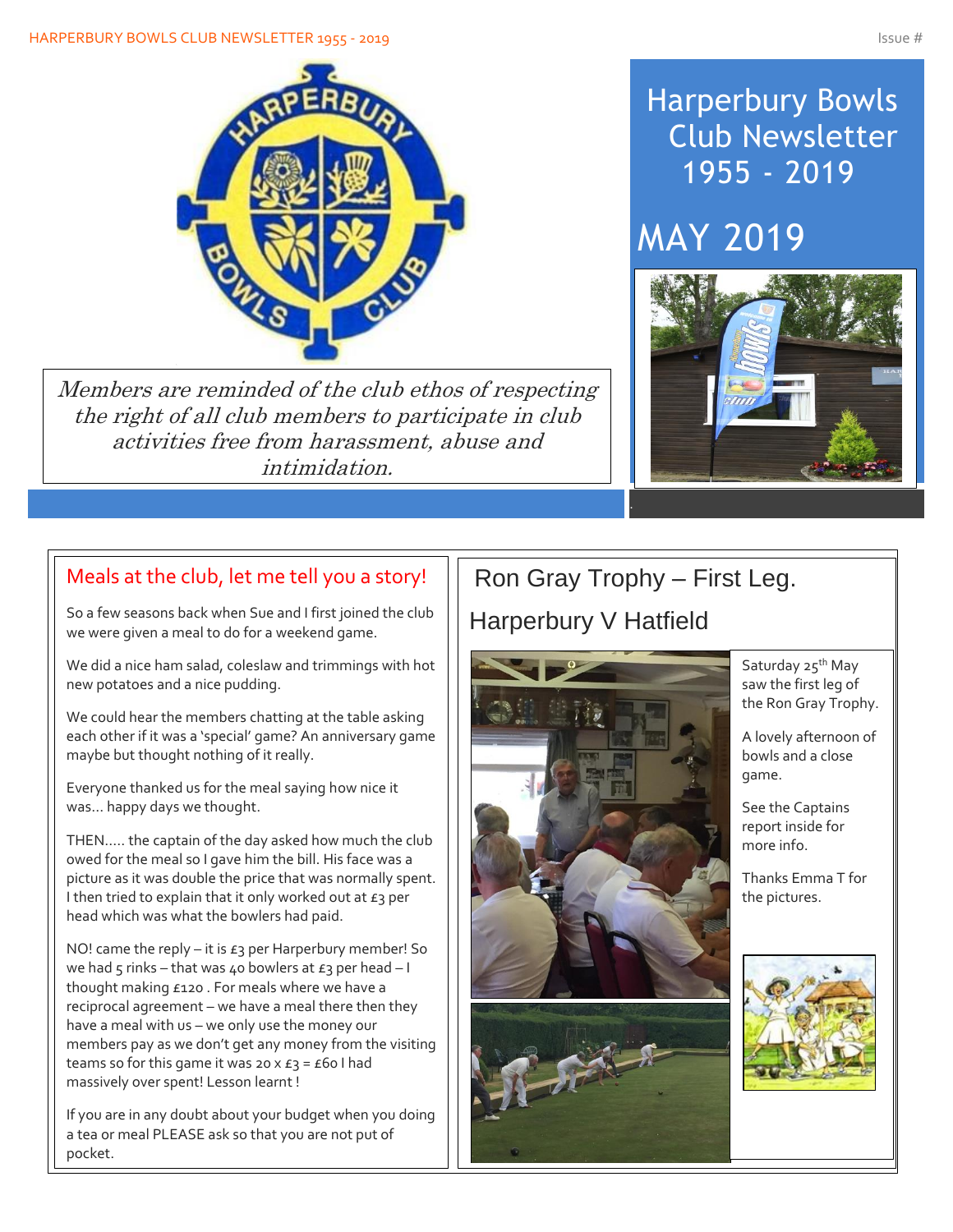### Potters Pre-season break 2019.

Í

What a lovely way to start the season. Good food, great company and lots of fun!

Shirley I'Anson won our Saturday morning chocolate drive on the international rink and Judy, Dave L and Barbara won our triples competition on the Sunday morning.



This was our first trip as a club to Potters and we were very impressed. We had been to Warners for previous pre season breaks and whilst speaking to members some things were comparable. Potters were hands down better on the entertainment front with great shows every night and the food.

We have booked a post season break this year for 4 nights on 18<sup>th</sup> Nov for **Deb & Dave, Sheila & Les, Eve R,** 

#### **Adrian B, Ken K, Geoff & Nessa, Robin & Alan, Tim & Barbara A, Jan T, Peter & Gill C, Keith & Eileen W**

#### **Mo & Ron P, Eileen and Keith, with two friends, making 22 of us. I have 2 double bungalows that I need to give back soon if anyone else interested.**

The poster is also up in the club on the social board for the 2020 pre season break and if you would like to join us please add your name with your requested room type to the list. I need to give the numbers in soon with the room requirements. The weekend will be Fri 27<sup>th</sup> March to Monday 30<sup>th</sup> March.

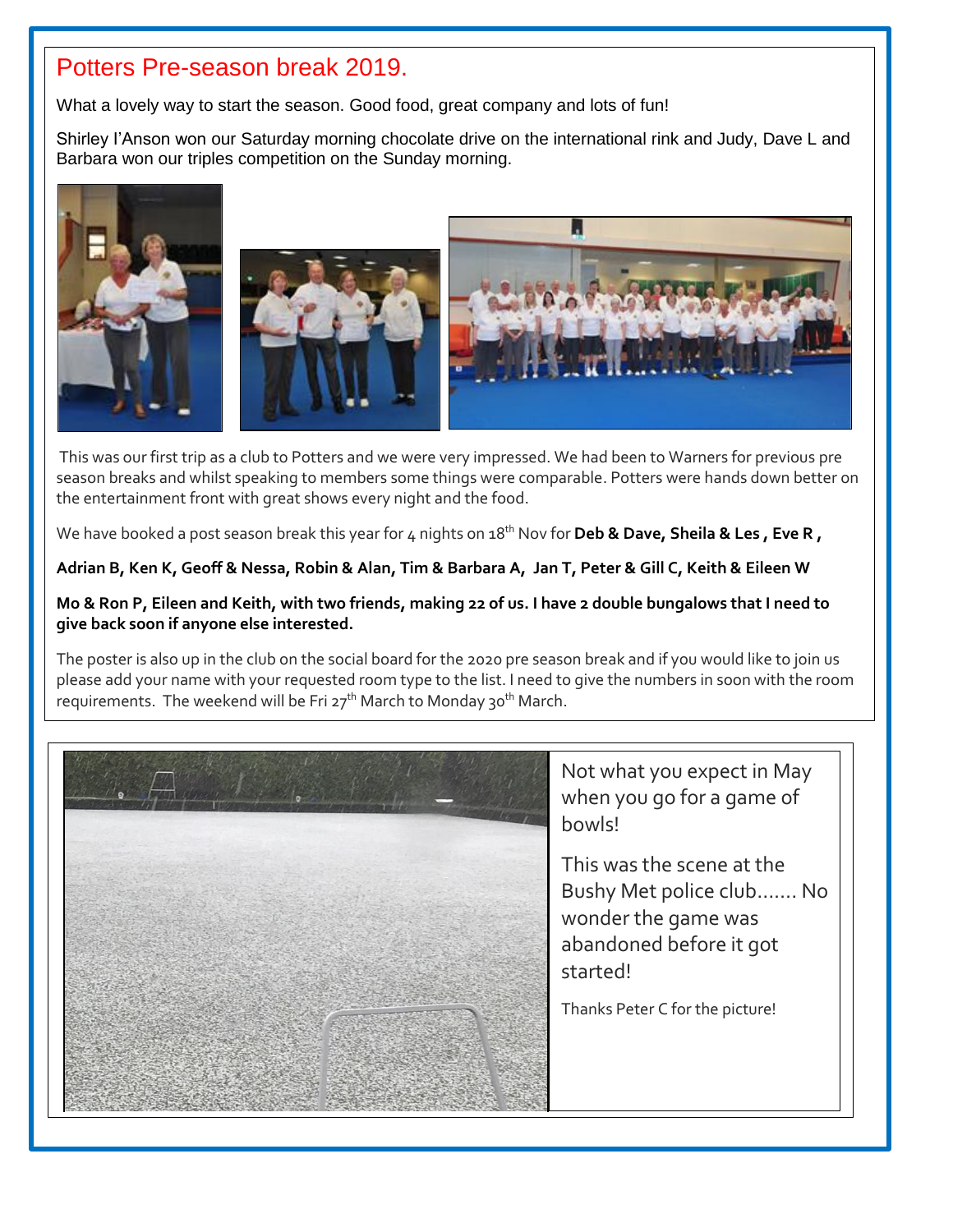

## Quiz Night.- £433!

Thanks to everyone that supported the last quiz night we have enough money for 16 new patio chairs and the club have provided the funds for a  $4<sup>th</sup>$  glass top table.

The quiz nights are a fun way of raising funds for either a club project or the Captain's charity. The £10 pp ( including a raffle ticket) used to include a fish and chip supper but there was so much food waste we ask people to bring their own food now or eat before they come. This works well and the feedback has been very positive. It means we double what we make for the causes and we don't have to get rid of a lot of food waste.

## WORKING PARTY SHOUT OUT!

The committee would like to tidy up the patio area by de cluttering and sorting out the weeds!

A working party will be getting busy from 10 – 1pm on TUESDAY  $4^{th}$  JUNE if anyone can join us?

Bacon rolls will be provided to keep us going!

We need to clear the area as the new chairs and table will have been delivered, weed in between the slabs, sweep up and de-clutter finding homes for the BBQ, old chairs and benches.

Bring your own de weeding kit, kneeling pads etc and join us if you can ……….



## *Internal Rose Bowl Competition- Aussie Pairs.*

### *Sunday 19th MAY*



*This was a lovely afternoon and the results are below: Winners – Robbie and Mo P on +18 points* 



*2nd – Ken and Maggie L +10* 



 *3rd – John G & Nessa +8*



| 4th Les and Alan $D + 5$                                           |  | $5^{\text{th}}$ Michael and Robin D +3 |
|--------------------------------------------------------------------|--|----------------------------------------|
| 6 <sup>th</sup> Keith W and Brenda +2                              |  |                                        |
| 7th Aaron and Jan -1 Joint with                                    |  | Jenny G and Graham -1                  |
| $gth Mick A & Ivy -3$ <b>Joint with</b> Sue S and Eileen W -3      |  |                                        |
| $11th$ Deb T and Adrian W $-4$<br>$12^{th}$ Geoff C and Rob M $-5$ |  |                                        |
| 13 <sup>th</sup> Peter C and Ron F - 7                             |  | $14th$ Jim Townsend and Barry D - 9    |
| 15 <sup>th</sup> Mary B and Peter F -13                            |  |                                        |